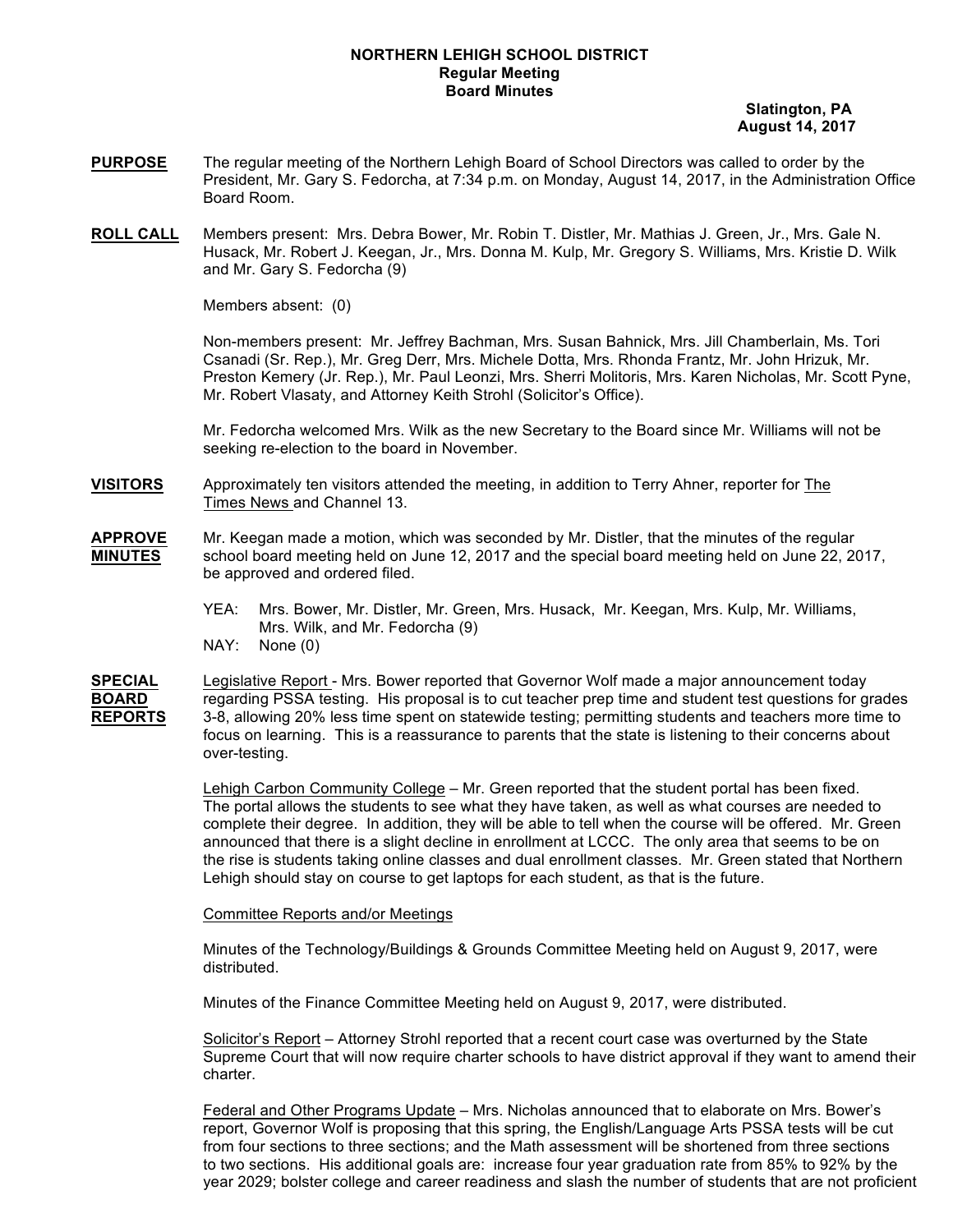**SPECIAL** on the PSSA and Keystone exams in half by the year 2029. This is a proposal that is in the public **BOARD** comment period which will close August 31, 2017; it will then be submitted to the U.S. Department of **REPORTS** Education on September 18, 2017. Mrs. Nicholas reported that Northern Lehigh will be piloting a new **(cont.)** digital curriculum for grades 6-8 in English/Language Arts. Students in Slatington Elementary will be using Chromebooks and the Middle School will be using laptops.

> Student Representatives to the Board Report –Ms. Tori Csanadi and Mr. Preston Kemery distributed the written student representative report and verbally reported on its contents.

> Business Manager's Report – Mrs. Frantz reported that our local audit concluded today at 5:15 p.m. with no major findings. The final numbers will be available by the beginning of October.

Superintendent's Report – Mr. Fedorcha introduced Mr. John Corby, who is serving as the acting Superintendent. Mr. Corby thanked the administrative team and Mr. Weaber for being supportive during his transition. Mr. Corby announced that he was out today to welcome back the students on the first official day of practices for extra-curricular activities. We have great students and dedicated coaches who make our students successful and turn them into quality individuals. Mr. Corby asked Mrs. Nicholas to explain what is planned for this week. Mrs. Nicholas reported that new teacher induction will be taking place three days this week, with helping teachers attending on Wednesday. Thursday and Friday new teachers will report to the IU to finish induction. Mr. Corby reported that next week the teachers will report Monday-Thursday with various activities scheduled district-wide. Board members are invited to attend the opening day activities on Monday, August 21, 2017 at 8:00 a.m. at the Middle School. There will be a short program beginning at 8:30 a.m. with a few short messages, and culminating with Mrs. Nicholas handing out 10, 20, 30 and 40 years of service awards.

Mr. Fedorcha reported that an executive session was held prior to tonight's meeting to discuss personnel issues.

- **PERSONNEL** Mr. Keegan made a motion, which was seconded by Mrs. Kulp that the Board of Education approves the following personnel items:
- Resignation Accept the resignation of Jonathan DeFrain from his position as Social Studies teacher at the Senior<br>J. DeFrain High School, effective August 14, 2017. High School, effective August 14, 2017.
- Resignation Accept the resignation of Rodney Hausman from his position as Middle Shift Custodian at Peters R. Hausman Elementary School, effective June 19, 2017.

| Administrative | William Neal         |                                                                                             |
|----------------|----------------------|---------------------------------------------------------------------------------------------|
| Transfer       | From:                | 3rd Grade Teacher Slatington Elementary School                                              |
| Instructional  | To:                  | 4 <sup>th</sup> Grade Teacher Slatington Elementary School                                  |
|                | Salary:              | No change in salary                                                                         |
|                | Effective:           | August 21, 2017                                                                             |
| Non-Instruct-  | <b>William Marks</b> |                                                                                             |
| ional          | From:                | Second Shift Custodian Slatington Elementary School                                         |
|                | To:                  | Second Shift Custodian Senior High School; 2:30 pm -                                        |
|                |                      | 11:00 pm; Tuesday-Friday; Saturday 7:00 am - 3:30 pm                                        |
|                | Salary:              | No change in salary                                                                         |
|                | Effective:           | August 7, 2017                                                                              |
| Appointment    | <b>Shelby Bailey</b> | <b>Temporary Professional Employee</b>                                                      |
| Instructional  | Assignment:          | Eighth Grade Reading Teacher at the Middle School<br>replacing Catherine Grega who retired. |
|                | Salary:              | \$47,850.00 (Step 2 Bachelors on the 2017-2018 CBA<br>Salary Schedule)                      |
|                | Effective:           | August 21, 2017                                                                             |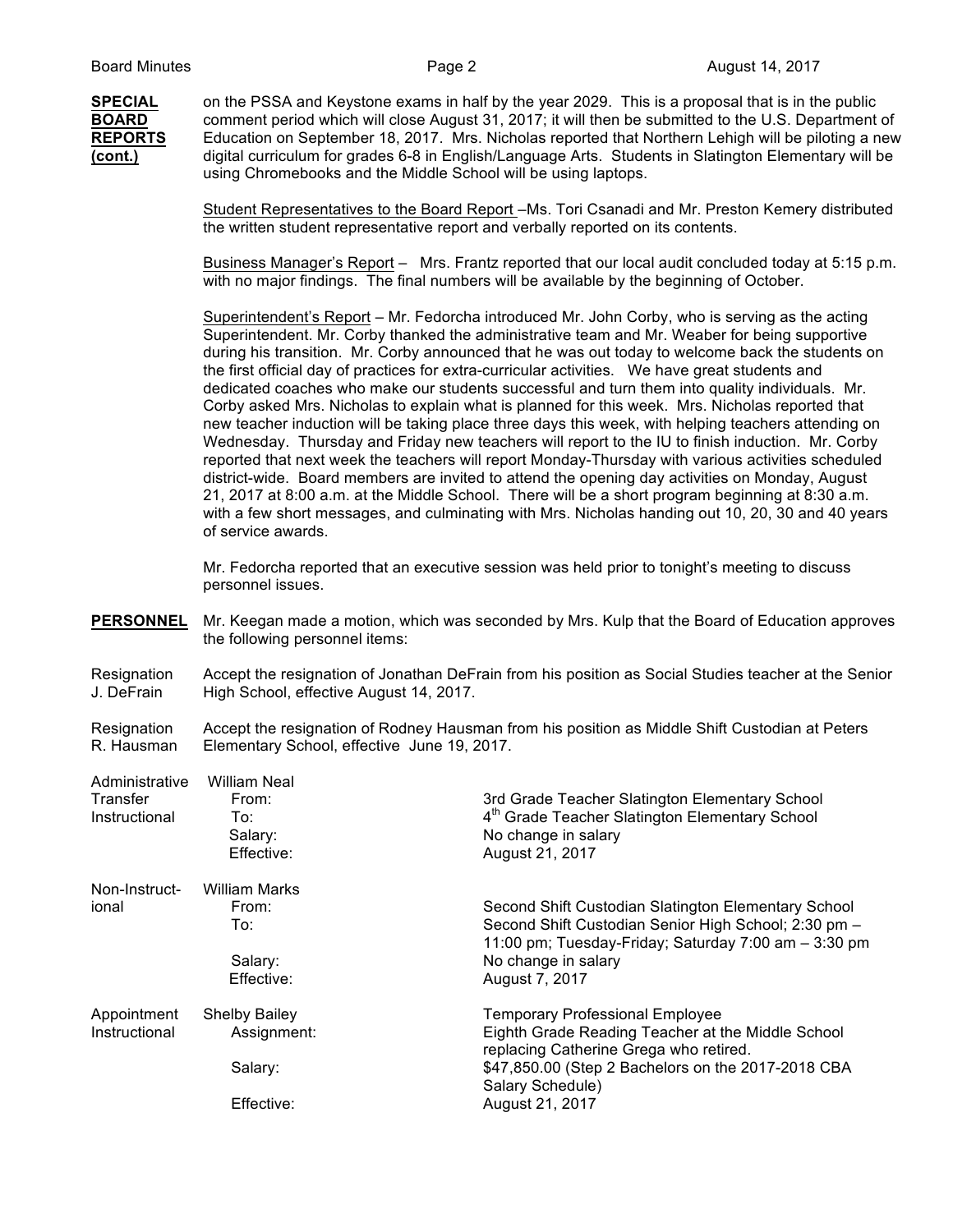| <b>PERSONNEL</b><br>(cont) | <b>Stephen Reimert</b><br>Assignment:<br>Salary:                                                                           | <b>Temporary Vacancy Replacement</b><br>Social Studies Teacher at the High School<br>Substitute Teacher Rate Days 1-30 at \$120/day; Day 31<br>and beyond \$47,750.00 prorated (Step 1 Bachelors on the<br>2017-2018 CBA Salary Schedule) |  |  |
|----------------------------|----------------------------------------------------------------------------------------------------------------------------|-------------------------------------------------------------------------------------------------------------------------------------------------------------------------------------------------------------------------------------------|--|--|
|                            | Effective:                                                                                                                 | August 21, 2017                                                                                                                                                                                                                           |  |  |
|                            | Tamara Stubits*<br>Assignment:                                                                                             | <b>Temporary Professional Employee</b><br>Third Grade Teacher at Slatington Elementary School<br>replacing Christina McShane who was transferred to<br>Peters Elementary School                                                           |  |  |
|                            | Salary:                                                                                                                    | \$47,750.00 (Step 1 Bachelors on the 2017-2018 CBA<br>Salary Schedule)                                                                                                                                                                    |  |  |
|                            | Effective:<br>*Pending Verification of Missing Personnel File Items                                                        | August 21, 2017                                                                                                                                                                                                                           |  |  |
|                            | Blasia Dunham*<br>Assignment:                                                                                              | <b>Temporary Professional Employee</b><br>Seventh Grade Reading Teacher at the Middle School                                                                                                                                              |  |  |
|                            | Salary:                                                                                                                    | replacing Kathy Walter who retired.<br>\$56,475.00 (Step 2 Masters on the 2017-2018 CBA Salary<br>Schedule)                                                                                                                               |  |  |
|                            | Effective:<br>*Pending Verification of Missing Personnel File Items                                                        | August 21, 2017                                                                                                                                                                                                                           |  |  |
|                            | Sarah Fink<br>Assignment:                                                                                                  | <b>Temporary Vacancy Replacement</b><br>Kindergarten Specials Teacher at Peters Elementary<br>School replacing a teacher on family medical leave.                                                                                         |  |  |
|                            | Salary:                                                                                                                    | Substitute Teacher Rate Days 1-30 at \$120/day; Day 31<br>and beyond \$47,750.00 prorated (Step 1 Bachelors on the<br>2017-2018 CBA Salary Schedule)                                                                                      |  |  |
|                            | Effective:<br><b>Termination Date:</b>                                                                                     | August 21, 2017<br>On or about November 20, 2017                                                                                                                                                                                          |  |  |
|                            | James Schnyderite*<br>Assignment:                                                                                          | <b>Temporary Professional Employee</b><br>Secondary Vocal Music Teacher replacing Rachel Reiter<br>who resigned.                                                                                                                          |  |  |
|                            | Salary:                                                                                                                    | \$58,825.00 (Step 9 Masters on the 2017-2018 CBA Salary<br>Schedule)                                                                                                                                                                      |  |  |
|                            | Effective:<br>*Pending Verification of Missing Personnel File Items                                                        | August 21, 2017                                                                                                                                                                                                                           |  |  |
| Appointment                | Shelly Pender*                                                                                                             |                                                                                                                                                                                                                                           |  |  |
| Non-Instruct-              | Assignment:                                                                                                                | Middle School Cafeteria/Hall Monitor replacing Veronica<br>Scheffler who resigned.                                                                                                                                                        |  |  |
|                            | Salary:                                                                                                                    | \$10.93 per hour/3.25 Hours Per Day/5 days per week up to<br>180 student days                                                                                                                                                             |  |  |
|                            | Effective:<br>*Pending Verification of Missing Personnel File Items<br>*60 Day probationary period ending October 19, 2017 | August 21, 2017                                                                                                                                                                                                                           |  |  |
|                            | Tami Herman                                                                                                                |                                                                                                                                                                                                                                           |  |  |
|                            | Assignment:                                                                                                                | Lunch Room Monitor Peters Elementary School replacing<br>Kellie Bechtel who resigned.                                                                                                                                                     |  |  |
|                            | Salary:                                                                                                                    | \$10.93 Per Hour Monday-Friday, 2 Hours per Day/5 Days Per<br>Week, up to 180 student days                                                                                                                                                |  |  |
|                            | Effective:<br>*60 Day probationary period ending October 19, 2017                                                          | August 21, 2017                                                                                                                                                                                                                           |  |  |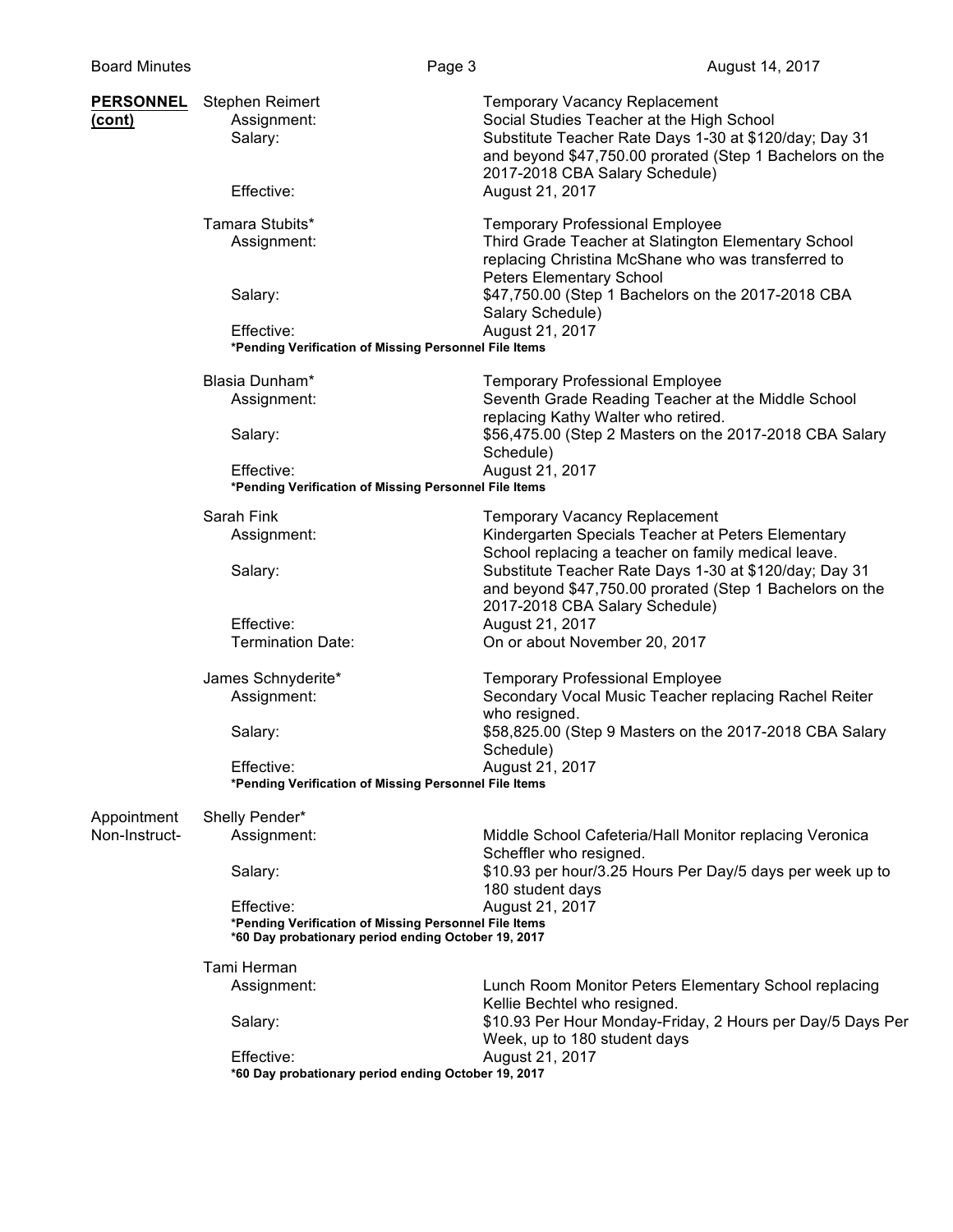## Board Minutes **Page 4 Page 4 Page 4 August 14, 2017 PERSONNEL (cont)** Jessica Jackovitz\* Assignment: Lunch Room Monitor Slatington Elementary School replacing Heather VanBlargan who resigned. Salary: **\$10.93 Per Hour Monday-Friday, 2 .25 Hours Per Day/5 Days** Per Week, up to 180 student days Effective: August 21, 2017 **\*Pending Verification of Missing Personnel File Items \*60 Day probationary period ending October 19, 2017** Robert Wetzel\* Assignment: Second Shift Custodian Slatington Elementary School School Second Shift Custodian Slatington Elementary School 2:30 pm – 11:00 pm; Monday – Friday replacing William Marks who was administratively transferred. Salary:  $$13.07$  Per Hour; 8 Hours Per Day/5 Days Per Week, with  $\frac{1}{2}$ Hour unpaid lunch Effective: August 21, 2017 **\*Pending Verification of Missing Personnel File Items \*60 Day probationary period ending November 20, 2017** Family Medical Approve the request of employee #6666 to take a twelve week Family Medical Leave beginning Leave on August 21, 2017, for her own medical reasons. Employee is requesting to use 37 accumulated sick days. Upon exhaustion of sick days, employee is requesting a one week unpaid leave of absence according to appendix D of the 2017-2018 NLEA Collective Bargaining Agreement. Employee plans to return to her current position, on or about November 20, 2017. Policy #122 In accordance with school board policy #122, approve the attached list of clubs and activities and List Approval their stipends for the 2017-2018 school year. Rescind Co- Rescind the appointment of Shauna Poling in the amount of \$2,990.00 from her position as Curricular Assistant Field Hockey Coach for the 2017-2018 school year which was originally approved at the S.Poling June 12, 2017 school board meeting. Co-Curricular Motion to renew the appointment of the following Co-Curricular positions for the 2017-2018 Appointments school year: 2017-2018 Susan Bachman Elementary Scholastic Scrimmage \$ 472.00 Christopher Barnes MS Newspaper Advisor  $$494.00$ Christopher Bennett Assistant Baseball Coach (JV) \$3,143.00 Colette Boudreaux Senior High Fall Play Director \$1,587.00 Colette Boudreaux Senior High Spring Musical Director \$2,989.00 David Carroll **Senior High Band Advisor** \$5,101.00 David Carroll MS Band Director \$ 746.00 Allison Chruscial **Allison Class Advisor 1998** Section Allison Chruscial **4** O Jamie Farber **HS National Honor Society** \$ 532.00 Jamie Farber Senior Class Advisor **Senior Class Advision** Senior Class Advisor Mary Frank MS Yearbook Advisor **\$ 871.00** MS Yearbook Advisor Scott Gerould **Assistant Track Coach** \$3,143.00 Todd Herzog **St. High Spring Intramurals – Weightlifting** \$ 871.00 Robert Hicks **Head Softball Coach** \$4,963.00 Stephen Hluschak **Assistant Baseball Coach** \$3,143.00 Mark Hoffman Assistant Softball Coach \$3,143.00 Dylan Hofmann **MS Spring Intramurals – Weightlifting** \$ 871.00 Steven Jonkman **Elementary Chorus Advisor** \$ 638.00 Steven Jonkman **Elementary Band Advisor** \$ 850.00

Andrew Kern **Middle School Web Page Advisor** \$ 436.00 Gregory King **Example 20** Head Baseball Coach **\$4,963.00** Sarah Kunkel SADD Advisor \$ 599.00 Michael Lehtonen Head Track Coach \$4,963.00 Michael Lehtonen Senior High Scholastic Scrimmage Advisor \$ 871.00 Christine Leslie Debate Advisor \$1,492.00 Alice Lieberman **Academic Challenge Eight Advisor** \$ 472.00 Derek Long **Assistant Track Coach** \$3,143.00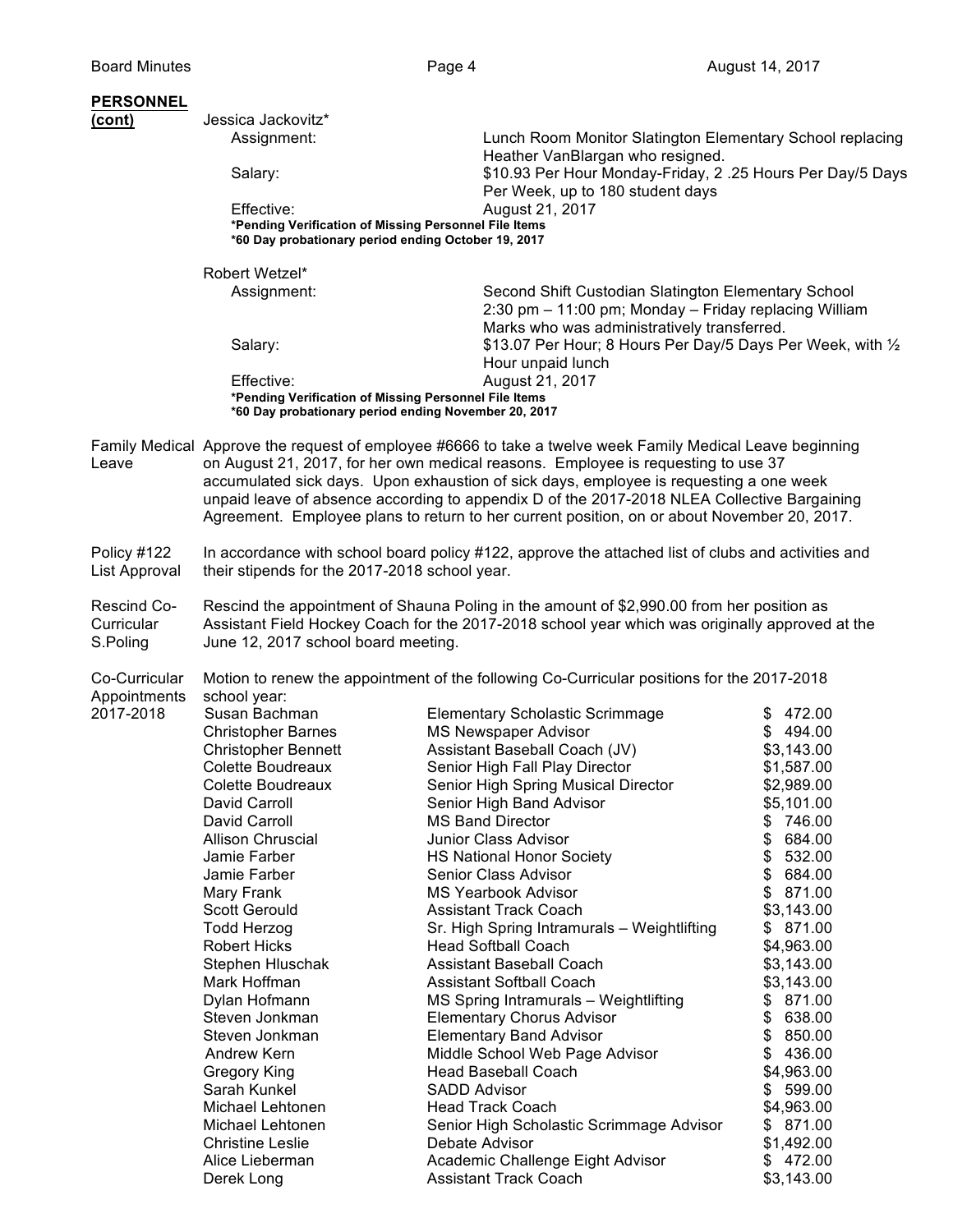| <b>Board Minutes</b>                                |                                                                                                                                                                                                                                                                                                                                                                   | Page 5                                                                                                                                                                                                                                                                                                                                                                                                                                                                                                                                           | August 14, 2017                                                                                                                                                                                              |  |
|-----------------------------------------------------|-------------------------------------------------------------------------------------------------------------------------------------------------------------------------------------------------------------------------------------------------------------------------------------------------------------------------------------------------------------------|--------------------------------------------------------------------------------------------------------------------------------------------------------------------------------------------------------------------------------------------------------------------------------------------------------------------------------------------------------------------------------------------------------------------------------------------------------------------------------------------------------------------------------------------------|--------------------------------------------------------------------------------------------------------------------------------------------------------------------------------------------------------------|--|
| <b>PERSONNEL</b><br>(cont.)                         | Jeffrey Miller<br>Nicole Nightlinger<br>David Oertner<br>Henry Ojeda<br>Drake Pristash<br>Michelle Raber<br>Michelle Raber<br>Michelle Raber<br>Jason Reinhard<br>Nicholas Sander<br>Janelle Scheckler<br>Joseph Tout<br><b>Tayler Urban</b><br><b>Randal Utsch</b><br>Maria VanNorman<br>JoAnn Wasilkowski                                                       | Sr. High Spring Intramural - Basketball<br><b>MS Student Council</b><br><b>Assistant Track Coach</b><br>Middle School Coed Soccer Coach<br><b>Assistant Track Coach</b><br><b>MS Fall Intramural Net Sports</b><br><b>MS Spring Intramural Net Sports</b><br><b>MS Winter Intramural CPR</b><br>Assistant Softball Coach (JV)<br>Senior High Newspaper Advisor<br>Sophomore Class Advisor<br>Sr. High Winter Intramurals - Weightlifting<br>Sophomore Class Advisor<br>Majorette/Band Advisor<br><b>Yearbook Advisor</b><br>Senior Class Advisor | \$871.00<br>\$1,346.00<br>\$3,143.00<br>\$2,812.00<br>\$3,143.00<br>\$871.00<br>\$871.00<br>\$871.00<br>\$3,143.00<br>\$1,960.00<br>\$684.00<br>\$871.00<br>\$684.00<br>\$2,239.00<br>\$2,596.00<br>\$684.00 |  |
| Co-Curricular<br>Appointment<br>2017-2018           | Alex Lerch<br>Mikayla Ninos*<br>Nicholas Sander<br>Ellen Yenser<br>*Pending Verification of Missing Personnel File Items                                                                                                                                                                                                                                          | Assistant Boys' Basketball Coach<br>Assistant Field Hockey Coach<br>Senior High Student Council Advisor<br>Junior Class Advisor                                                                                                                                                                                                                                                                                                                                                                                                                  | \$4,839.00<br>\$2,990.00<br>\$2,239.00<br>\$684.00                                                                                                                                                           |  |
| Co-Curricular<br>Volunteers                         | <b>Fred Folland</b><br><b>Brittany Gangaway</b><br>Lori-Beth Guelcher<br>Joseph Seremula<br><b>Brian Schell</b><br>John Weremedic*<br>* Pending Verification of Missing Personnel File Items                                                                                                                                                                      | Little Leo Club<br><b>Assistant Cheerleading Coach</b><br><b>Assistant Track Coach</b><br><b>Assistant Baseball Coach</b><br><b>Assistant Softball Coach</b><br>Little Leo Club                                                                                                                                                                                                                                                                                                                                                                  |                                                                                                                                                                                                              |  |
| Assistant<br>Athletic<br><b>Director</b><br>J. Tout | Approve the appointment of Joseph Tout as Assistant Athletic Director for the 2017-2018<br>school year at a stipend of \$3,500.00. He will assist the Athletic Director in all Athletic Director<br>duties and responsibilities and will be responsible for athletic fundraising activities.                                                                      |                                                                                                                                                                                                                                                                                                                                                                                                                                                                                                                                                  |                                                                                                                                                                                                              |  |
| Game<br>Workers<br>2017-2018                        | Motion to renew the appointment of the following list of people as Game Workers for the<br>2017-2018 school year. Game Workers consist of ticket sellers and takers, game announcers,<br>scoreboard operators, timers, field judges, scorekeepers. Rate of pay is consistent with the rates<br>approved on the 2017-2018 Supplementary Personnel Salary Schedule. |                                                                                                                                                                                                                                                                                                                                                                                                                                                                                                                                                  |                                                                                                                                                                                                              |  |
|                                                     | Chris Baumann<br><b>Chris Bennett</b><br>Cody Bowman<br><b>Elizabeth Case</b><br><b>Matthew Davis</b>                                                                                                                                                                                                                                                             | Kyle Baumann<br><b>Terry Bowman</b><br>Jennifer Butz<br><b>Allison Chruscial</b><br>Eric DeAntois                                                                                                                                                                                                                                                                                                                                                                                                                                                |                                                                                                                                                                                                              |  |

Scott DeLong Alden Farber Jamie Farber New York Helly Follweiler<br>Jessica Frew New York Scott Gerould

John Guelcher **Barry Herman**<br>
Stephen Hluschak **Barry Hermann** Stephen Hluschak Dylan Hofmar<br>
Patricia Jones Channel Andrew Kern

Greg King<br>
Mark Lavine<br>
Mike Lehtonen<br>
Mark Long

Vonda Lorson Steve Martinez Jacqueline Miller **Allecter Control** Kathy Nowlin<br>
David Oertner **Kayla Perkow** David Oertner **Kayla Perkowski**<br>
David Pristash **Muchelle Raber** 

Kathleen Reese Dennis Rehrig<br>
Nancy Rehrig Nancy Rehrig<br>
Stephen Reime

Patricia Jones

Mike Lehtonen

Nicholas Sander Amy Zeiser

Scott Gerould

Michelle Raber

Stephen Reimert<br>James Yadush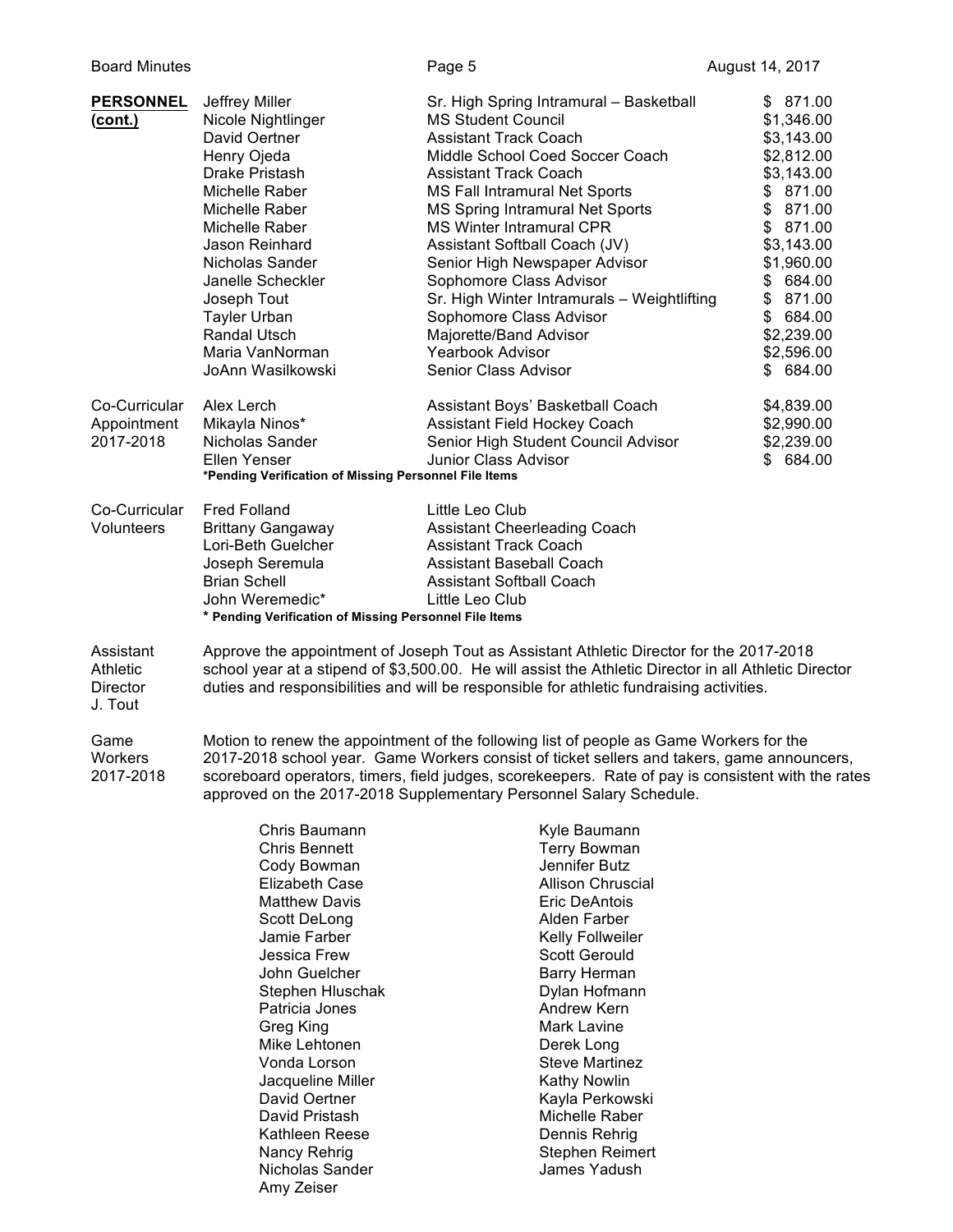| <b>PERSONNEL</b><br>(cont.)<br>Salary<br>Adjustments | Acknowledge the following teachers who have completed the requirements per the Collective<br>Bargaining Agreement that would entitle them to a salary increase for the 2017-2018 school year:                                                                                                                                                                                                                                                                                                                                                                                                                                                                                                            |                                                                                                                                                                                                                                                                                                                                                                                |                                                                                                                                                                                                                                                    |                                                                                                                                                                                                                                                                                                          |  |
|------------------------------------------------------|----------------------------------------------------------------------------------------------------------------------------------------------------------------------------------------------------------------------------------------------------------------------------------------------------------------------------------------------------------------------------------------------------------------------------------------------------------------------------------------------------------------------------------------------------------------------------------------------------------------------------------------------------------------------------------------------------------|--------------------------------------------------------------------------------------------------------------------------------------------------------------------------------------------------------------------------------------------------------------------------------------------------------------------------------------------------------------------------------|----------------------------------------------------------------------------------------------------------------------------------------------------------------------------------------------------------------------------------------------------|----------------------------------------------------------------------------------------------------------------------------------------------------------------------------------------------------------------------------------------------------------------------------------------------------------|--|
|                                                      | Steven Jonkman<br>From:<br>To:                                                                                                                                                                                                                                                                                                                                                                                                                                                                                                                                                                                                                                                                           | Step 6B                                                                                                                                                                                                                                                                                                                                                                        | Step 6B+24                                                                                                                                                                                                                                         |                                                                                                                                                                                                                                                                                                          |  |
|                                                      | Kara Richardson<br>From:<br>To:                                                                                                                                                                                                                                                                                                                                                                                                                                                                                                                                                                                                                                                                          | Step 8M                                                                                                                                                                                                                                                                                                                                                                        | Step 8B+24                                                                                                                                                                                                                                         |                                                                                                                                                                                                                                                                                                          |  |
| Professional<br>Contracts                            | According to Article II - 1108, subsection (b) of the School Code: "a temporary professional<br>employee, initially employed by a school district on or after June 30, 1996, whose work has<br>been certified by the district superintendent to the secretary of the school district, during the<br>last four (4) months of the third year of such service, as being satisfactory, shall thereafter be a<br>"professional employee" within the meaning of this article." Therefore, it is recommended to<br>approve "professional employee" status as per the school code for the following teachers who<br>have satisfactorily completed three years of service to the Northern Lehigh School District: |                                                                                                                                                                                                                                                                                                                                                                                |                                                                                                                                                                                                                                                    |                                                                                                                                                                                                                                                                                                          |  |
|                                                      |                                                                                                                                                                                                                                                                                                                                                                                                                                                                                                                                                                                                                                                                                                          | Krystle-Dawn Willing-Tiedeman                                                                                                                                                                                                                                                                                                                                                  |                                                                                                                                                                                                                                                    |                                                                                                                                                                                                                                                                                                          |  |
| Permanent<br>Substitute<br>Teachers                  |                                                                                                                                                                                                                                                                                                                                                                                                                                                                                                                                                                                                                                                                                                          | that of district personnel.                                                                                                                                                                                                                                                                                                                                                    |                                                                                                                                                                                                                                                    | Approve the following individuals as District Wide permanent substitute teachers for the 2017-<br>2018 school year. They will be paid a daily per diem rate of \$120 and will receive district health<br>benefits according to the Affordable Care Act regulations with co-payment amounts equivalent to |  |
|                                                      |                                                                                                                                                                                                                                                                                                                                                                                                                                                                                                                                                                                                                                                                                                          | Sarah Fink                                                                                                                                                                                                                                                                                                                                                                     | <b>Stephen Reimert</b>                                                                                                                                                                                                                             |                                                                                                                                                                                                                                                                                                          |  |
| Substitute-<br>Instructional                         | Salary Schedule:                                                                                                                                                                                                                                                                                                                                                                                                                                                                                                                                                                                                                                                                                         |                                                                                                                                                                                                                                                                                                                                                                                |                                                                                                                                                                                                                                                    | Motion to renew the appointment of the following substitute teachers for the 2017-2018 school<br>year at the 2017-2018 substitute teacher rates as approved on the Supplementary Personnel                                                                                                               |  |
|                                                      |                                                                                                                                                                                                                                                                                                                                                                                                                                                                                                                                                                                                                                                                                                          | Janet Brostedt - Elementary<br>James Fisher - Social Studies<br>Mary Frank – Art K-12; ESL<br>Ricky Guth - Citizenship 7-12<br>Dawn Kemery - Elementary<br>Lori King - Elementary<br>Andrew Marth - Physics & Mathematics<br>Dakota Miller - Elementary<br>Patricia Passick - Art K-12<br>Linda Sarver - Art<br>Candace Steffie - Elementary<br>Megan Wagner - Elementary PK-4 | Thomas Battista - Health & Physical Education<br>Kimberly Bayer - Elementary 4-6; Math 7-8<br>Dylan Hofmann - Health & Physical Education<br>Samantha Lilly - Elementary & Special Education<br>Scott Valentine - Science 6-9; Social Studies 7-12 | Jo Lyn Gazo - Social Studies, Family & Consumer Science, Library Science                                                                                                                                                                                                                                 |  |
| Substitute-<br>Non-<br>Instructional<br>Aide/        | Salary Schedule:                                                                                                                                                                                                                                                                                                                                                                                                                                                                                                                                                                                                                                                                                         |                                                                                                                                                                                                                                                                                                                                                                                |                                                                                                                                                                                                                                                    | Motion to renew the appointment of the following individuals as substitute secretary/aides for the 2017-<br>2018 school year at the 2017-2018 substitute rate as approved on the Supplementary Personnel                                                                                                 |  |
| Secretary                                            | Davina Blose<br><b>Christine Sigley</b><br>Sheila White                                                                                                                                                                                                                                                                                                                                                                                                                                                                                                                                                                                                                                                  | Amanda Trelease                                                                                                                                                                                                                                                                                                                                                                |                                                                                                                                                                                                                                                    | <b>Heather Remaley</b><br><b>Christine Tedaldi</b><br>Janice Wasilkowski<br>Claudia Young                                                                                                                                                                                                                |  |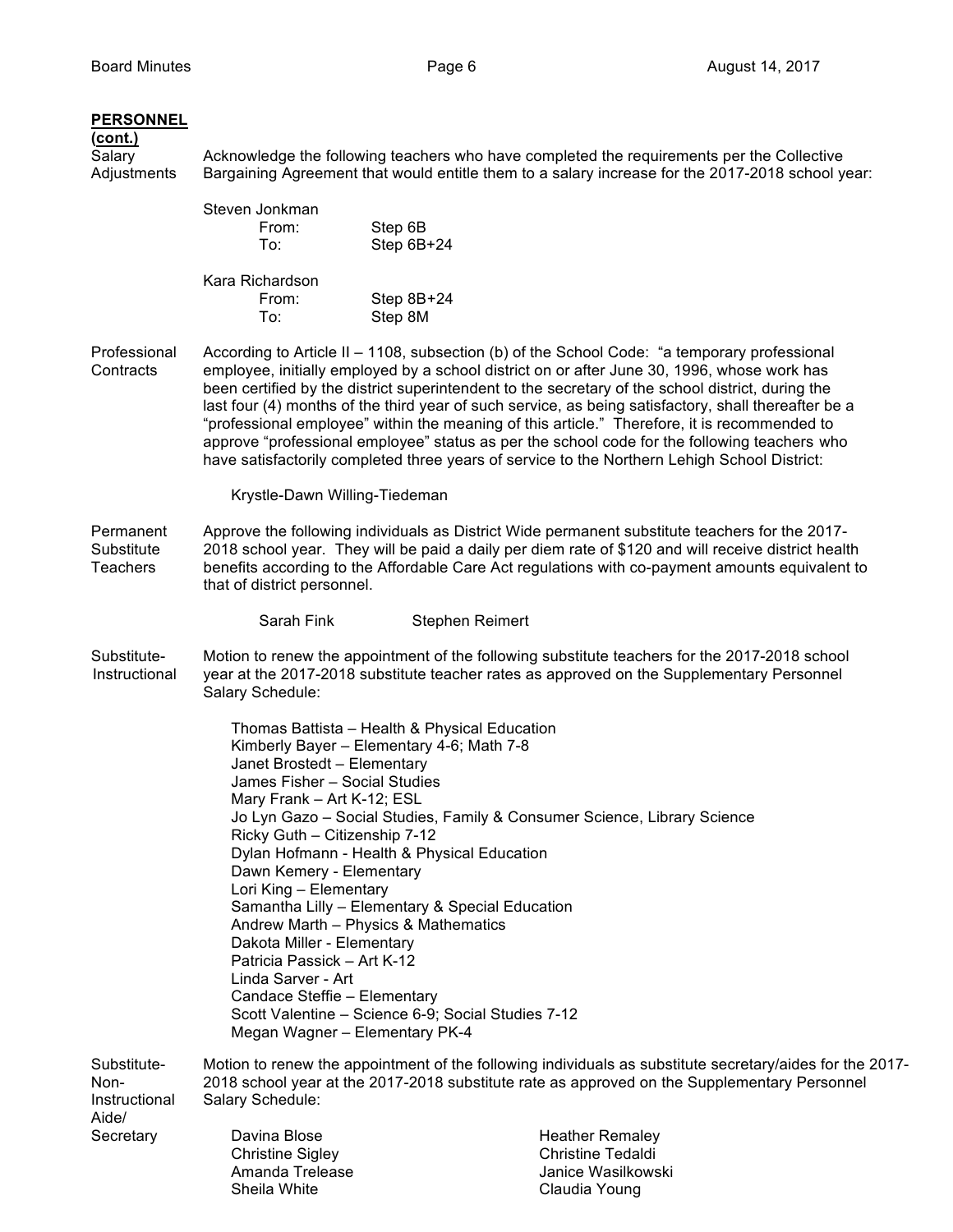| <b>PERSONNEL</b><br>(cont.)<br>Cafeteria<br>Workers   | Motion to renew the appointment of the following individuals as substitute cafeteria workers for the<br>2017-2018 school year at the 2017-2018 substitute rate as approved on the Supplementary Personnel<br>Salary Schedule:                                                                                                                                                   |                                                                                                    |                                                                                                                                                                                           |  |  |
|-------------------------------------------------------|---------------------------------------------------------------------------------------------------------------------------------------------------------------------------------------------------------------------------------------------------------------------------------------------------------------------------------------------------------------------------------|----------------------------------------------------------------------------------------------------|-------------------------------------------------------------------------------------------------------------------------------------------------------------------------------------------|--|--|
|                                                       |                                                                                                                                                                                                                                                                                                                                                                                 | Davina Blose<br><b>Holly Carlson</b><br><b>Christine Sigley</b><br>Amanda Trelease<br>Sheila White | <b>Crystal Buck</b><br><b>Heather Remaley</b><br>Christine Tedaldi<br>Janice Wasilkowski<br>Claudia Young                                                                                 |  |  |
| Custodians                                            | Personnel Salary Schedule:                                                                                                                                                                                                                                                                                                                                                      |                                                                                                    | Motion to renew the appointment of the following individuals as substitute custodians for the<br>2017-2018 school year at the 2017-2018 substitute rates as approved on the Supplementary |  |  |
|                                                       |                                                                                                                                                                                                                                                                                                                                                                                 | <b>Holly Carlson</b>                                                                               | Sabrina Clouse                                                                                                                                                                            |  |  |
| Change of<br>Status Non-<br>Instructional<br>J. Kuhns | Jennifer Kuhns<br>From:<br>To:<br>Salary:<br>Effective:                                                                                                                                                                                                                                                                                                                         |                                                                                                    | 2 Hours per Day Lunch Room Monitor Slatington Elementary<br>2.25 Hours per Day High Lunch Room Monitor Slatington<br><b>Elementary School</b><br>No change in salary<br>August 21, 2017   |  |  |
|                                                       | YEA:<br>Mrs. Bower, Mr. Distler, Mr. Green, Mrs. Husack, Mr. Keegan, Mrs. Kulp, Mr. Williams,<br>Mrs. Wilk, and Mr. Fedorcha (9)<br>NAY:<br>None $(0)$                                                                                                                                                                                                                          |                                                                                                    |                                                                                                                                                                                           |  |  |
|                                                       | Mr. Fedorcha welcomed Tamara Stubits, new Third Grade Teacher, who was in attendance.<br>Mr. Corby stated that her passion for this school district stood out during her interview. Mr. Corby<br>and the board welcomed her back to Northern Lehigh.                                                                                                                            |                                                                                                    |                                                                                                                                                                                           |  |  |
|                                                       | Mr. Fedorcha announced that this past summer, Slatington Elementary hosted the summer recreation<br>program sponsored by the Northern Lehigh Recreation Authority. During the final interviews of our<br>teacher candidates, the prospective candidates had to do a lesson plan, and the students of the<br>recreation program served as classroom students for the candidates. |                                                                                                    |                                                                                                                                                                                           |  |  |
| <b>POLICY</b>                                         | Mr. Williams made a motion, which was seconded by Mrs. Husack, that the Board of Education<br>approves the following policy items: Mr. Fedorcha clarified that item "D" will be following the revised<br>board policy #122 which has new guidelines.                                                                                                                            |                                                                                                    |                                                                                                                                                                                           |  |  |
| <b>Board Policy</b><br>Second<br>Reading              | Approve school board policy #203 - Pupils - Communicable Diseases and Immunizations, as<br>presented after second reading.                                                                                                                                                                                                                                                      |                                                                                                    |                                                                                                                                                                                           |  |  |
|                                                       | Approve school board policy #204 - Pupils - Attendance, as presented after second reading.                                                                                                                                                                                                                                                                                      |                                                                                                    |                                                                                                                                                                                           |  |  |
|                                                       | Approve school board policy #209.2 - Pupils - Diabetes Management, as presented after second<br>reading.                                                                                                                                                                                                                                                                        |                                                                                                    |                                                                                                                                                                                           |  |  |
|                                                       | Approve school board policy #808 - Operations - Food Services, as presented after second reading.                                                                                                                                                                                                                                                                               |                                                                                                    |                                                                                                                                                                                           |  |  |
|                                                       | Approve school board policy #824 - Operations - Maintaining Professional Adult/Student Boundaries,<br>after second reading.                                                                                                                                                                                                                                                     |                                                                                                    |                                                                                                                                                                                           |  |  |
| Student-<br>Parent                                    | Approve the changes to the Elementary School Student-Parent Handbook as presented.                                                                                                                                                                                                                                                                                              |                                                                                                    |                                                                                                                                                                                           |  |  |
| Handbooks                                             | Approve the changes to the Middle School Student-Parent Handbook as presented.                                                                                                                                                                                                                                                                                                  |                                                                                                    |                                                                                                                                                                                           |  |  |
|                                                       | Approve the changes to the High School Student-Parent Handbook as presented.                                                                                                                                                                                                                                                                                                    |                                                                                                    |                                                                                                                                                                                           |  |  |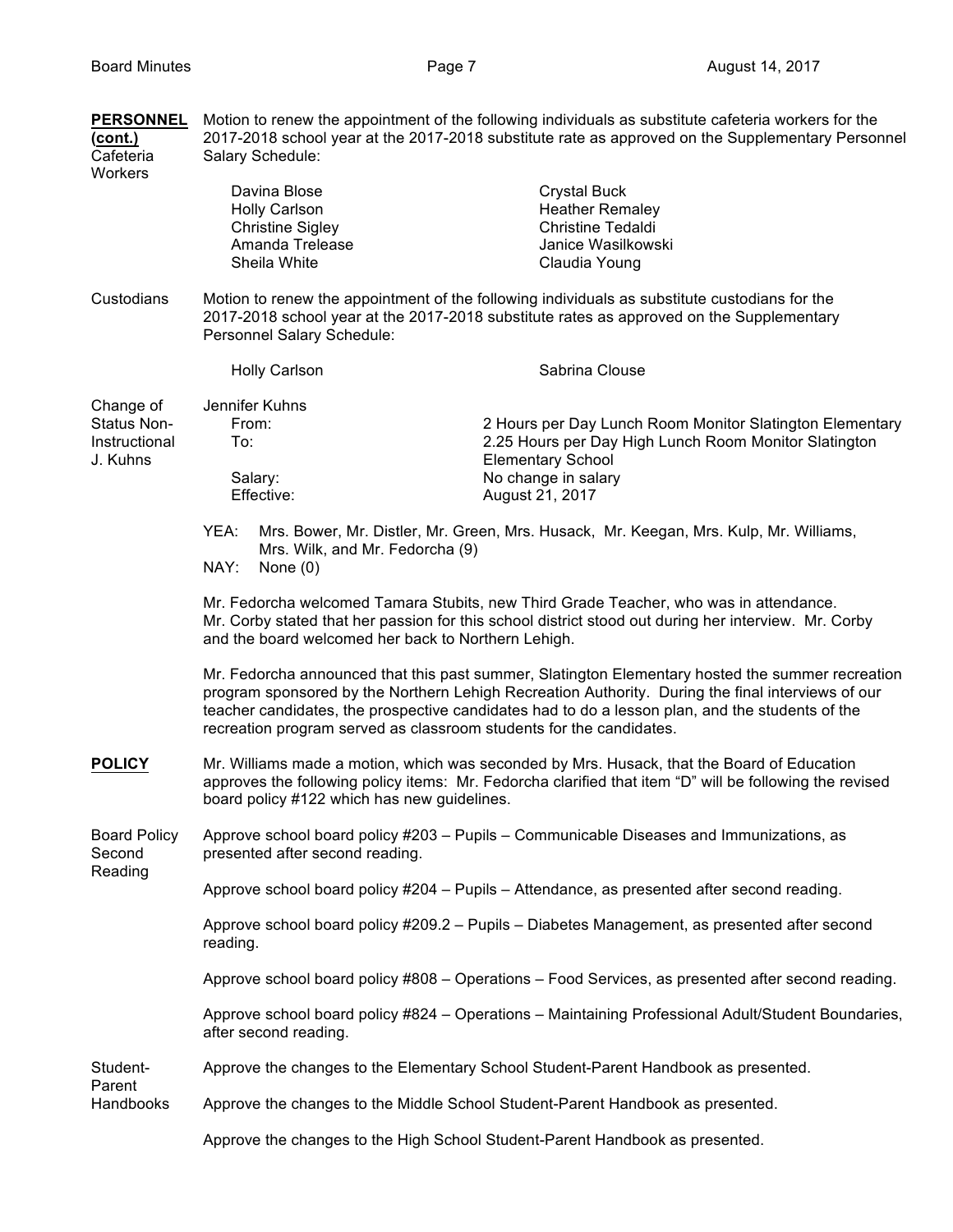|                                                                                         | David Oertner<br><b>Todd Herzog</b><br>Ellen Yenser<br>Kori Dibilio<br>Jason Graver                                                                                                                                                                                                                                                                                                     | Rajeev Gupta<br><b>Shelby Bailey</b><br>Katherine Farber<br><b>Tamara Stubits</b><br><b>Blasia Rose Dunham</b> | \$800.00<br>\$800.00<br>\$200.00<br>\$200.00<br>\$200.00 |  |
|-----------------------------------------------------------------------------------------|-----------------------------------------------------------------------------------------------------------------------------------------------------------------------------------------------------------------------------------------------------------------------------------------------------------------------------------------------------------------------------------------|----------------------------------------------------------------------------------------------------------------|----------------------------------------------------------|--|
|                                                                                         | <b>Helping Teacher</b>                                                                                                                                                                                                                                                                                                                                                                  | Inductee                                                                                                       | Stipend                                                  |  |
| Induction<br>Program                                                                    | Approve the following teachers as a helping teacher in the Northern Lehigh School District<br>Induction Program for the 2017-2018 school year:                                                                                                                                                                                                                                          |                                                                                                                |                                                          |  |
| Community<br>Services for<br>Children                                                   | Authorize Community Services for Children to operate the Head Start Pre-K program at Peters<br>Elementary School from August, 2017 through the end of May, 2018. The only obligation to<br>the district is to provide one classroom.                                                                                                                                                    |                                                                                                                |                                                          |  |
| <b>TION</b><br><b>Behavioral</b><br>Health<br>Private<br>Academic                       | Approve to authorize proper officials to enter into an agreement between the Northern Lehigh School<br>District and Behavioral Health Associated Licensed Private Academic School for the purpose of<br>furnishing regular education or special education programs for students for the 2017-2018 school<br>year.                                                                       |                                                                                                                |                                                          |  |
| <b>CURRIC-</b><br><b>ULUM AND</b><br><b>INSTRUC-</b>                                    | Mrs. Kulp made a motion, which was seconded by Mrs. Bower, that the Board of Education<br>approves the following curriculum and instruction items:                                                                                                                                                                                                                                      |                                                                                                                |                                                          |  |
|                                                                                         | YEA:<br>Mrs. Wilk, and Mr. Fedorcha (9)<br>NAY:<br>None $(0)$                                                                                                                                                                                                                                                                                                                           | Mrs. Bower, Mr. Distler, Mr. Green, Mrs. Husack, Mr. Keegan, Mrs. Kulp, Mr. Williams,                          |                                                          |  |
| Memorandum<br>ing                                                                       | Approve the Memorandum of Understandings between the Northern Lehigh School District and the<br>Of Understand- Slatington Police Department and the Pennsylvania State Police - Troop M, effective July 1, 2017<br>through June 30, 2019.                                                                                                                                               |                                                                                                                |                                                          |  |
| Delaware<br>Lehigh Nat'l<br>Heritage<br>Marathon                                        | Grant permission, according to Board Policy #707, for the Delaware and Lehigh National &<br>Heritage Corridor to use the High School gym and district's parking lot facilities on Sunday,<br>November 5, 2017 for the Delaware & Lehigh Heritage Half Marathon Run and Walk. They<br>anticipate participants will begin arriving by 5:30 AM and the event will conclude around 4:00 PM. |                                                                                                                |                                                          |  |
| New Club<br>Aevidum<br>Club                                                             | Approve the request of the Senior High Administration to create an Aevidum Club. This club<br>encourages acceptance and discourages harassment/bullying by promoting a supportive team<br>oriented attitude. The club will meet once a month and follow the guidelines of Policy #122.                                                                                                  |                                                                                                                |                                                          |  |
| <b>POLICY</b><br>(cont.)<br>Special<br>Education<br>Agreement<br>Whitehall<br>Area S.D. | Approve to authorize proper officials to enter into an agreement for three Northern Lehigh<br>School District special education students to attend the Whitehall-Coplay School District in<br>accordance with the promises and covenants contained in the agreement. This agreement<br>is effective for the 2017-2018 school year.                                                      |                                                                                                                |                                                          |  |

YEA: Mrs. Bower, Mr. Distler, Mr. Green, Mrs. Husack, Mr. Keegan, Mrs. Kulp, Mr. Williams, Mrs. Wilk, and Mr. Fedorcha (9)

David Carroll James Schnyderite \$200.00

NAY: None (0)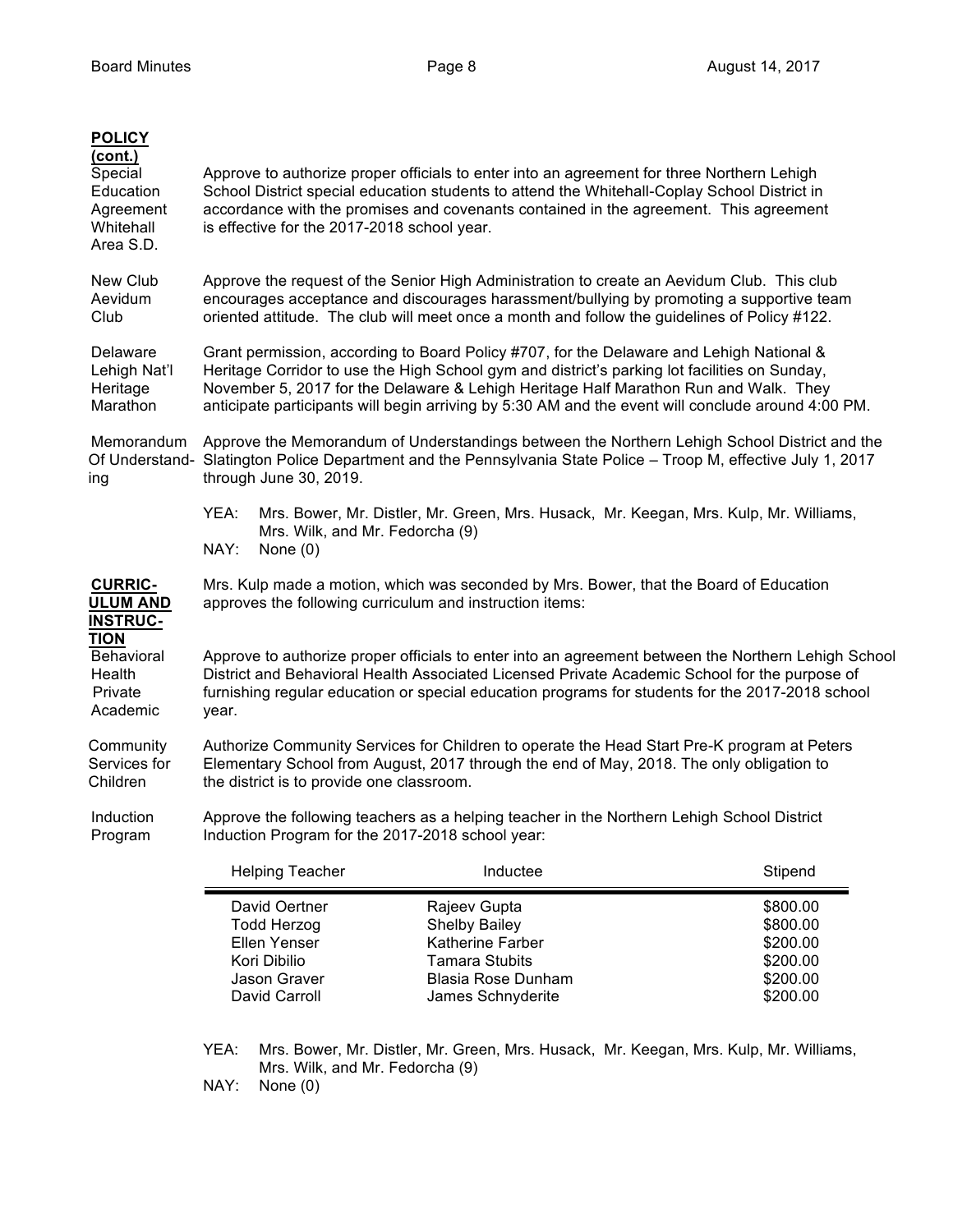| <b>NEW</b><br><b>BUSINESS</b>                                                   | Mr. Keegan made a motion, which was seconded by Mr. Distler, that the Board of Education<br>approves the following new business item:                                                                                                                                                                           |  |  |  |  |
|---------------------------------------------------------------------------------|-----------------------------------------------------------------------------------------------------------------------------------------------------------------------------------------------------------------------------------------------------------------------------------------------------------------|--|--|--|--|
| Administrator<br>Plan<br>2017-2022                                              | Compensation-Approve the new Administrator Compensation Plan between the Northern Lehigh School District<br>and the Northern Lehigh Middle Level Management Team.                                                                                                                                               |  |  |  |  |
|                                                                                 | Mr. Keegan stated that it was a real pleasure working with the administrators and board. There was<br>great discussion between the parties and this agreement is good for all parties involved. He stated<br>that he hopes the administrators look forward to staying with the district for many years to come. |  |  |  |  |
|                                                                                 | YEA:<br>Mrs. Bower, Mr. Distler, Mr. Green, Mrs. Husack, Mr. Keegan, Mrs. Kulp, Mr. Williams,<br>Mrs. Wilk, and Mr. Fedorcha (9)<br>NAY:<br>None $(0)$                                                                                                                                                          |  |  |  |  |
|                                                                                 | Mr. Fedorcha thanked Mr. Keegan and the administrators for completing the agreement in record time.<br>Mr. Fedorcha thanked all of the board members who sat on a negotiating team. We are starting the new<br>school year with every contract signed and approved.                                             |  |  |  |  |
| <b>FINANCIAL</b>                                                                | Mr. Keegan made a motion, which was seconded by Mr. Green, that the Board of Education approves<br>the following financial items:                                                                                                                                                                               |  |  |  |  |
| Financial<br>Reports                                                            | Approve the following financial reports:<br>General Fund Account month of June (Unaudited)<br>NLMS Student Activities Account month of June (Unaudited)<br>NLHS Student Activities and Scholarship Account month of June (Unaudited)                                                                            |  |  |  |  |
| List of<br><b>Bills</b>                                                         | Approve the Following List of Bills:<br>General Fund months of June, July & August, 2017<br>Cafeteria Fund months of June & August, 2017                                                                                                                                                                        |  |  |  |  |
| Per Capita<br>Abatements/<br>Exonerations                                       | Approve abatement/exoneration requests of per capita taxes, for the residents that fall within<br>the guidelines, as presented.                                                                                                                                                                                 |  |  |  |  |
| Student<br>Accident &<br>Athletic<br>Insurance<br>Carrier                       | Appoint Axis Insurance Company as the 2017-2018 Student Accident and Athletic Insurance<br>Carrier. The renewal rate is \$22,505.00, to include all interscholastic sports, band<br>and cheerleading. Voluntary school coverage is \$22.00 for the school time rate and \$88.00 for<br>the 24-hour rate.        |  |  |  |  |
| School<br>Dentist                                                               | Approve to appoint Dr. Harry Shleifer of Broadway Family Dentistry as the school dentist for<br>the 2017-2018 school year at the quoted fee of \$1.00 per dental exam needed.                                                                                                                                   |  |  |  |  |
| School<br>Physicians                                                            | Approve to appoint Dr. Nicole Sully and Dr. Amy Gourniak of Parkland Family Health Center<br>as school physicians for the 2017-2018 school year. The fee for grade level physicals will be<br>\$20.00 per physical needed. Consultant services will be provided at no charge.                                   |  |  |  |  |
| <b>Center Stage</b><br>Lighting &<br>budget.<br>Rigging, Inc.<br>Movable Batten | Approve the addition to the Center Stage Lighting & Rigging, Inc. bid for one additional line<br>shaft movable batten at a cost of \$12,835.00 to be paid from the 2017-2018 general fund                                                                                                                       |  |  |  |  |
| <b>Visual Sound</b>                                                             | Authorize administration to enter into a contract with Visual Sound, to provide a projection                                                                                                                                                                                                                    |  |  |  |  |
| system<br>Projection<br>System HS                                               | for the High School auditorium with a three-year enhanced service plan for a total cost of \$13,688.00<br>to be paid from the 2017-2018 general fund budget.                                                                                                                                                    |  |  |  |  |
| <b>KRE Security</b>                                                             | Approve to authorize proper officials to enter into an agreement between the Northern Lehigh                                                                                                                                                                                                                    |  |  |  |  |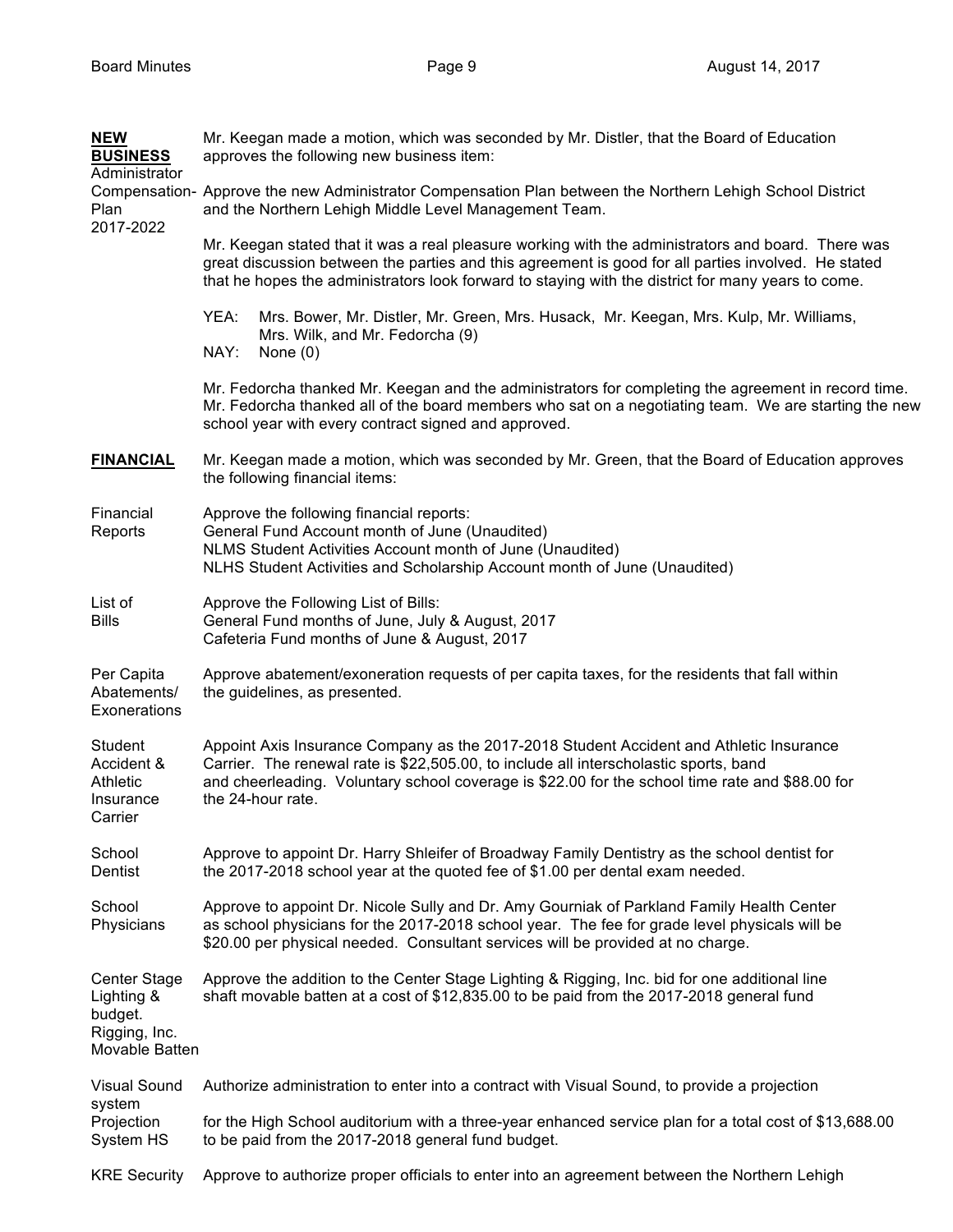Agreement School District and KRE Security/Investigations, Inc., for the purpose of providing securityrelated professional services on an as needed basis for sporting events for the 2017-2018 school year.

## **FINANCIAL**

## **(cont.)** Closing of Approve the request of the Senior High School to close the Class of 2017 account in accordance with Class of 2017 the Student Activities Fund guidelines. The account balance is \$4.61 and the funds will be Account transferred to the Student Council account. Slatington Approve the request of the Slatington Elementary School to add a Yearbook account to their Elementary Activities Fund. Yearbook Acct. K.L.Fulford Approve to renew a five (5) year agreement with K.L. Fulford Associates, Inc. for the operation and Agreement management of the Peters Elementary School sewage treatment facility. Fees for this service will 5 Years be \$9,300.00 per year. This reflects a \$0.00 increase over the previous five (5) year agreement. Cascade Authorize administration to enter into a five year agreement with Cascade Water Services to provide Water Services water treatment services for the school district at a cost outlined on the attached service agreement. Agreement Safe Transport Authorize administration to enter into a one year agreement with Safe Transport to provide transportation Agreement software at a cost of \$7,200.00 to be paid from the 2017-2018 general fund budget. Cardiac **Authorize administration to purchase six (6)** Automated External Defibrillators (AED) and a two year Science maintenance plan from Cardiac Science Corporation at a total cost of \$10,075.00 to be paid from the AEDs 2017-2018 general fund budget. Vector Security Authorize administration to enter into an agreement with Vector Security for software, hardware and Door Access keyfabs, to upgrade the district wide door access system at a total cost of \$42,729.00 to be paid from System the Capital Projects account. Sand Pit Approve the purchase of a long/triple jump sand pit cover set, for the area located in the football field Covers end zone at a cost of \$6,138.00. YEA: Mrs. Bower, Mr. Distler, Mr. Green, Mrs. Husack, Mr. Keegan, Mrs. Kulp, Mr. Williams, Mrs. Wilk, and Mr. Fedorcha (9) NAY: None (0) **LEGAL** Mr. Williams made a motion, which was seconded by Mrs. Kulp that the Board of Education approves Fox Rothschild the following legal item: Personnel Matters Approve to appoint Fox Rothschild LLP as special counsel to handle employment matters on behalf of the district in accordance with the engagement letter dated August 8, 2017. YEA: Mrs. Bower, Mr. Distler, Mr. Green, Mrs. Husack, Mr. Keegan, Mrs. Kulp, Mr. Williams, Mrs. Wilk, and Mr. Fedorcha (9) NAY: None (0) **INFOR-** Minutes of the Carbon Lehigh Intermediate Unit 21 Board of Directors meeting held on May 15, 2017, **MATION** were distributed.

Minutes of the Lehigh Carbon Community College Board of Trustees meeting held on May 4, 2017, June 1, 2017 and July 6, 2017.

Minutes of the Lehigh Career & Technical Institute Joint Operating Committee meeting held on May 24, 2017, were distributed.